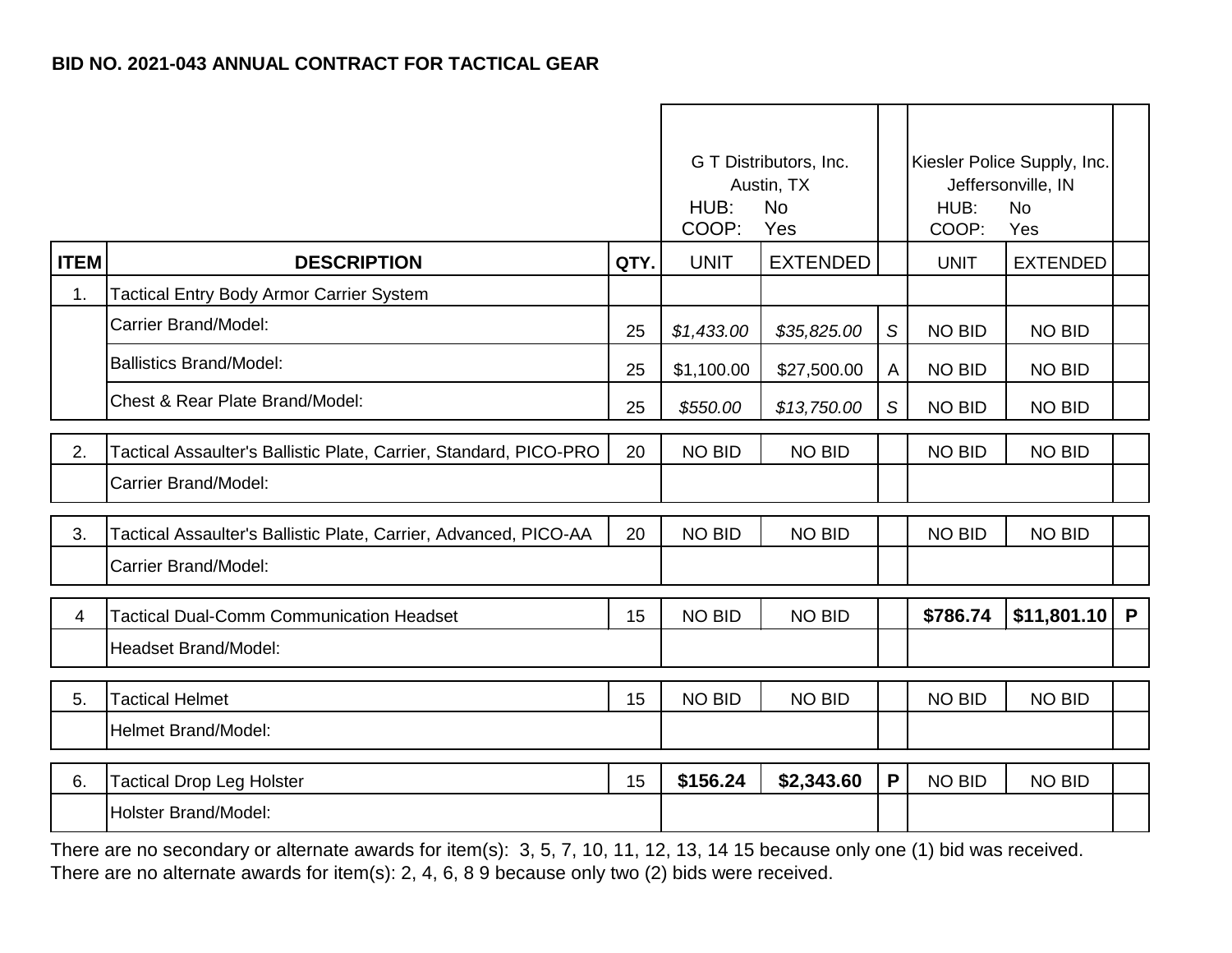|             |                                          |      | G T Distributors, Inc.<br>Austin, TX<br><b>No</b><br>HUB:<br>COOP:<br>Yes |                 | HUB:<br>COOP: | Kiesler Police Supply, Inc.<br>Jeffersonville, IN<br><b>No</b><br>Yes |              |
|-------------|------------------------------------------|------|---------------------------------------------------------------------------|-----------------|---------------|-----------------------------------------------------------------------|--------------|
| <b>ITEM</b> | <b>DESCRIPTION</b>                       | QTY. | <b>UNIT</b>                                                               | <b>EXTENDED</b> | <b>UNIT</b>   | <b>EXTENDED</b>                                                       |              |
| 7.          | <b>Tactical Belt</b>                     | 15   | <b>NO BID</b>                                                             | <b>NO BID</b>   | <b>NO BID</b> | <b>NO BID</b>                                                         |              |
|             | <b>Belt Brand/Model:</b>                 |      |                                                                           |                 |               |                                                                       |              |
| 8.          | <b>Tactical Glove, Pair</b>              | 15   | <b>NO BID</b>                                                             | <b>NO BID</b>   | \$15.11       | \$226.65                                                              | P            |
|             | Glove Brand/Model:                       |      |                                                                           |                 |               |                                                                       |              |
| 9.          | <b>Tactical Ballistic Eye Protection</b> | 15   | <b>NO BID</b>                                                             | <b>NO BID</b>   | \$60.48       | \$907.20                                                              | $\mathsf{P}$ |
|             | Eye Protection:                          |      |                                                                           |                 |               |                                                                       |              |
| 10.         | <b>Tactical Shirt, Standard</b>          | 40   | <b>NO BID</b>                                                             | <b>NO BID</b>   | <b>NO BID</b> | <b>NO BID</b>                                                         |              |
|             | <b>Standard Shirt Brand/Model:</b>       |      |                                                                           |                 |               |                                                                       |              |
| 11.         | <b>Tactical Shirt, All-Weather</b>       | 40   | <b>NO BID</b>                                                             | <b>NO BID</b>   | <b>NO BID</b> | <b>NO BID</b>                                                         |              |
|             | All-Weather Shirt Brand/Model:           |      |                                                                           |                 |               |                                                                       |              |
| 12.         | <b>Tactical Pant, Standard</b>           | 40   | <b>NO BID</b>                                                             | <b>NO BID</b>   | NO BID        | <b>NO BID</b>                                                         |              |
|             | <b>Standard Pant Brand/Model:</b>        |      |                                                                           |                 |               |                                                                       |              |
| 13.         | <b>Tactical Pant, All-Weather</b>        | 40   | <b>NO BID</b>                                                             | <b>NO BID</b>   | <b>NO BID</b> | <b>NO BID</b>                                                         |              |
|             | All-Weather Pant Brand/Model:            |      |                                                                           |                 |               |                                                                       |              |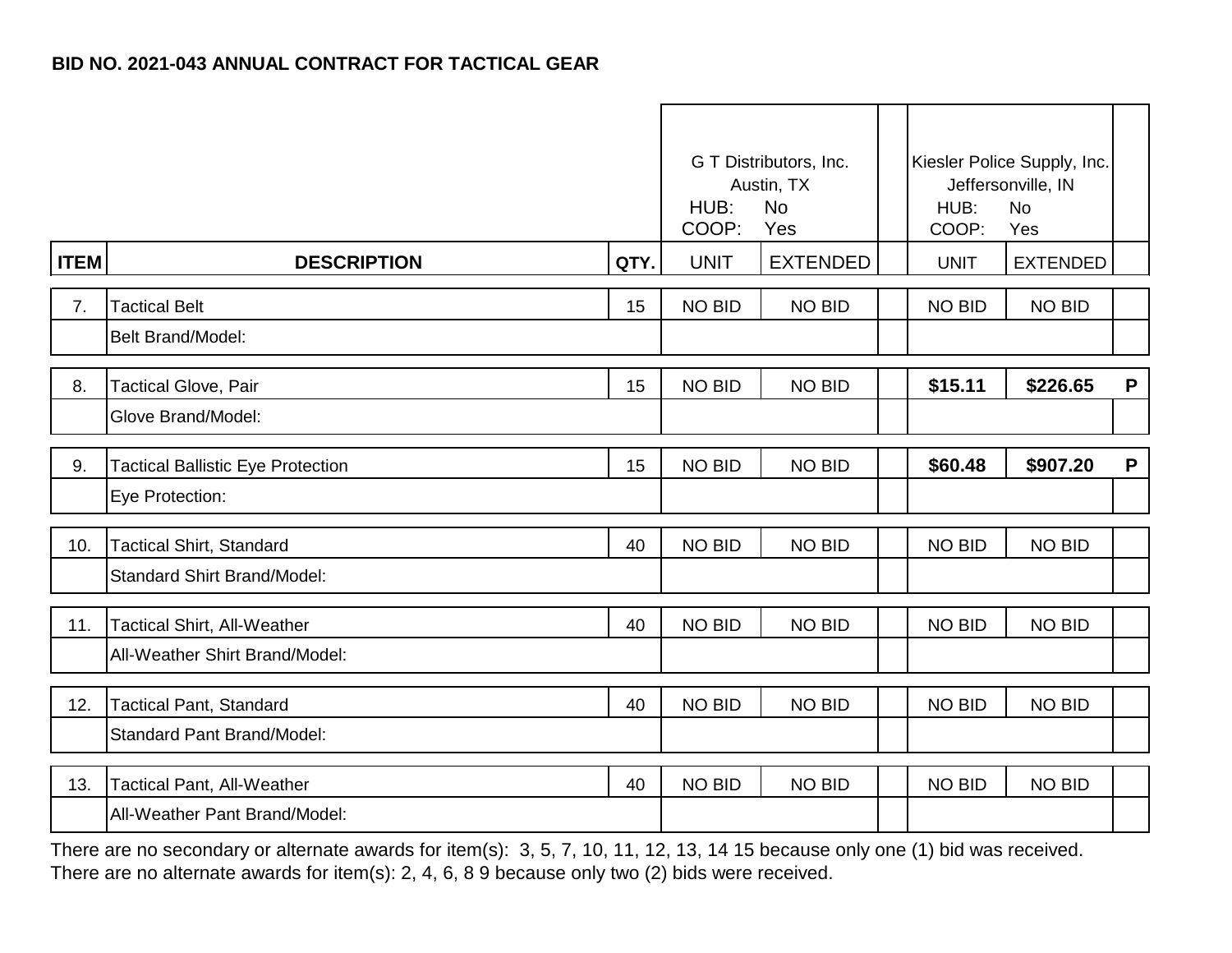|                                   |                                     |      | G T Distributors, Inc.<br>Austin, TX<br>HUB:<br>No.<br>COOP:<br>Yes |                 |  | HUB:<br>COOP: | Kiesler Police Supply, Inc.<br>Jeffersonville, IN<br><b>No</b><br>Yes |  |
|-----------------------------------|-------------------------------------|------|---------------------------------------------------------------------|-----------------|--|---------------|-----------------------------------------------------------------------|--|
| <b>ITEM</b>                       | <b>DESCRIPTION</b>                  | QTY. | <b>UNIT</b>                                                         | <b>EXTENDED</b> |  | <b>UNIT</b>   | <b>EXTENDED</b>                                                       |  |
| 14.                               | <b>Tactical Jacket</b>              | 40   | NO BID                                                              | <b>NO BID</b>   |  | <b>NO BID</b> | <b>NO BID</b>                                                         |  |
|                                   | Jacket Brand/Model:                 |      |                                                                     |                 |  |               |                                                                       |  |
| 15.                               | <b>Tactical Protective Gas Mask</b> | 15   | <b>NO BID</b>                                                       | <b>NO BID</b>   |  | <b>NO BID</b> | <b>NO BID</b>                                                         |  |
|                                   | <b>Gas Mask Brand/Model:</b>        |      |                                                                     |                 |  |               |                                                                       |  |
| Able to Conduct On-Site Fittings? |                                     |      | Yes                                                                 |                 |  | <b>No</b>     |                                                                       |  |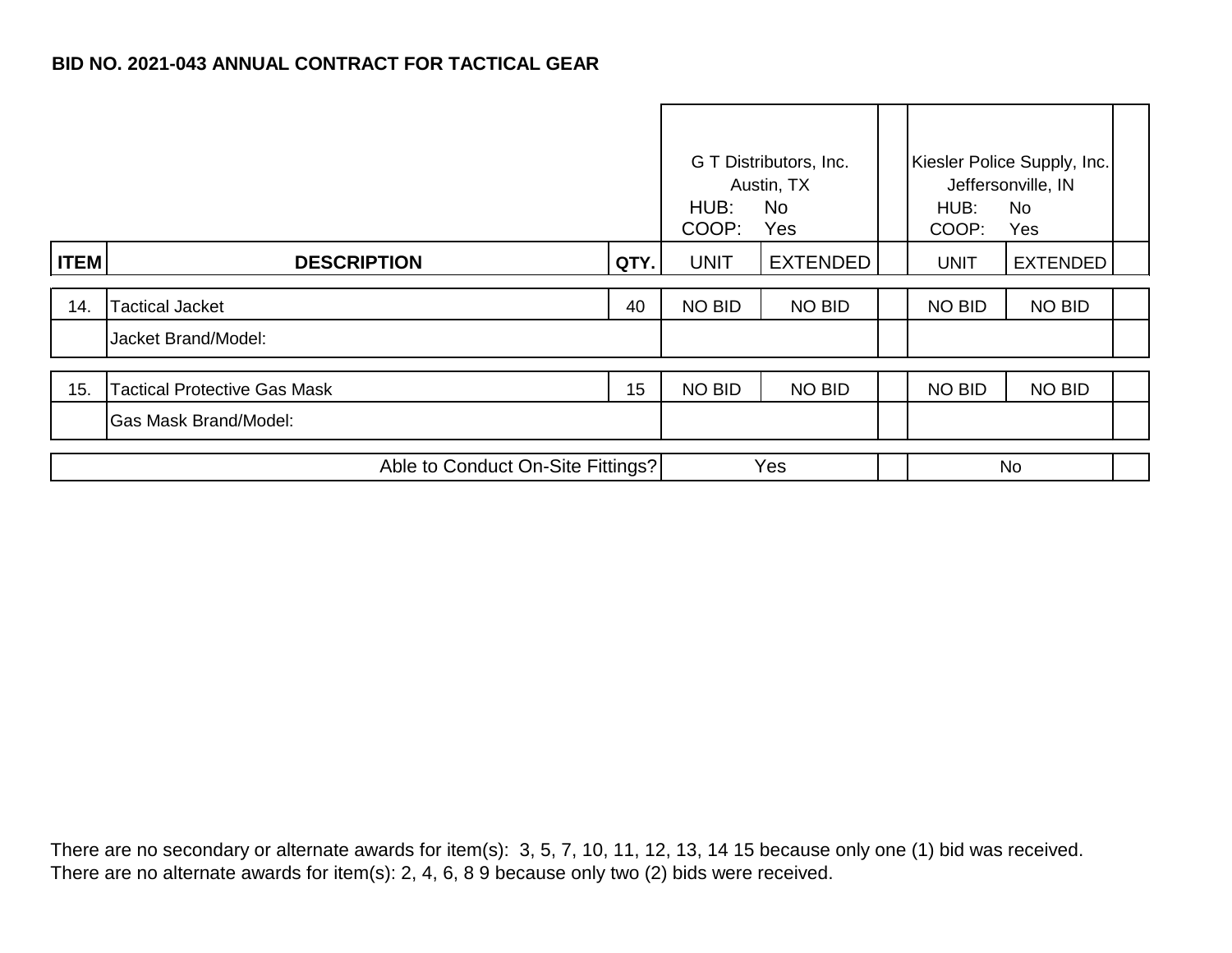|             |                                                                   |      | <b>Municipal Emergency</b><br>Services dba Lawmen<br>Supply Company<br>Houston, TX<br>HUB:<br><b>No</b><br>COOP:<br>Yes |                 |             | HUB:<br>COOP: | U. S. Armor Corporation<br>Santa Fe Springs, CA<br><b>No</b><br>Yes |              |
|-------------|-------------------------------------------------------------------|------|-------------------------------------------------------------------------------------------------------------------------|-----------------|-------------|---------------|---------------------------------------------------------------------|--------------|
| <b>ITEM</b> | <b>DESCRIPTION</b>                                                | QTY. | <b>UNIT</b>                                                                                                             | <b>EXTENDED</b> |             | <b>UNIT</b>   | <b>EXTENDED</b>                                                     |              |
| 1.          | <b>Tactical Entry Body Armor Carrier System</b>                   |      |                                                                                                                         |                 |             |               |                                                                     |              |
|             | Carrier Brand/Model:                                              | 25   | \$1,890.99                                                                                                              | \$47,274.75     | A           | \$1,059.00    | \$26,475.00                                                         | P            |
|             | <b>Ballistics Brand/Model:</b>                                    | 25   | \$791.37                                                                                                                | \$19,784.25     | S           | \$518.00      | \$12,950.00                                                         | P            |
|             | Chest & Rear Plate Brand/Model:                                   | 25   | \$134.02                                                                                                                | \$3,350.50      | P           | \$618.00      | \$15,450.00                                                         | $\mathsf{A}$ |
| 2.          | Tactical Assaulter's Ballistic Plate, Carrier, Standard, PICO-PRO | 20   | \$210.90                                                                                                                | \$4,218.00      | P           | \$234.00      | \$4,680.00                                                          | $\mathsf S$  |
|             | Carrier Brand/Model:                                              |      |                                                                                                                         |                 |             |               |                                                                     |              |
| 3.          | Tactical Assaulter's Ballistic Plate, Carrier, Advanced, PICO-AA  | 20   | \$404.60                                                                                                                | \$8,092.00      | P           | <b>NO BID</b> | <b>NO BID</b>                                                       |              |
|             | Carrier Brand/Model:                                              |      |                                                                                                                         |                 |             |               |                                                                     |              |
| 4           | <b>Tactical Dual-Comm Communication Headset</b>                   | 15   | \$790.24                                                                                                                | \$11,853.60     | S           | <b>NO BID</b> | <b>NO BID</b>                                                       |              |
|             | Headset Brand/Model:                                              |      |                                                                                                                         |                 |             |               |                                                                     |              |
| 5.          | <b>Tactical Helmet</b>                                            | 15   | \$550.00                                                                                                                | \$8,250.00      | $\mathsf P$ | <b>NO BID</b> | <b>NO BID</b>                                                       |              |
|             | Helmet Brand/Model:                                               |      |                                                                                                                         |                 |             |               |                                                                     |              |
| 6.          | <b>Tactical Drop Leg Holster</b>                                  | 15   | \$177.88                                                                                                                | \$2,668.20      | S           | <b>NO BID</b> | <b>NO BID</b>                                                       |              |
|             | Holster Brand/Model:                                              |      |                                                                                                                         |                 |             |               |                                                                     |              |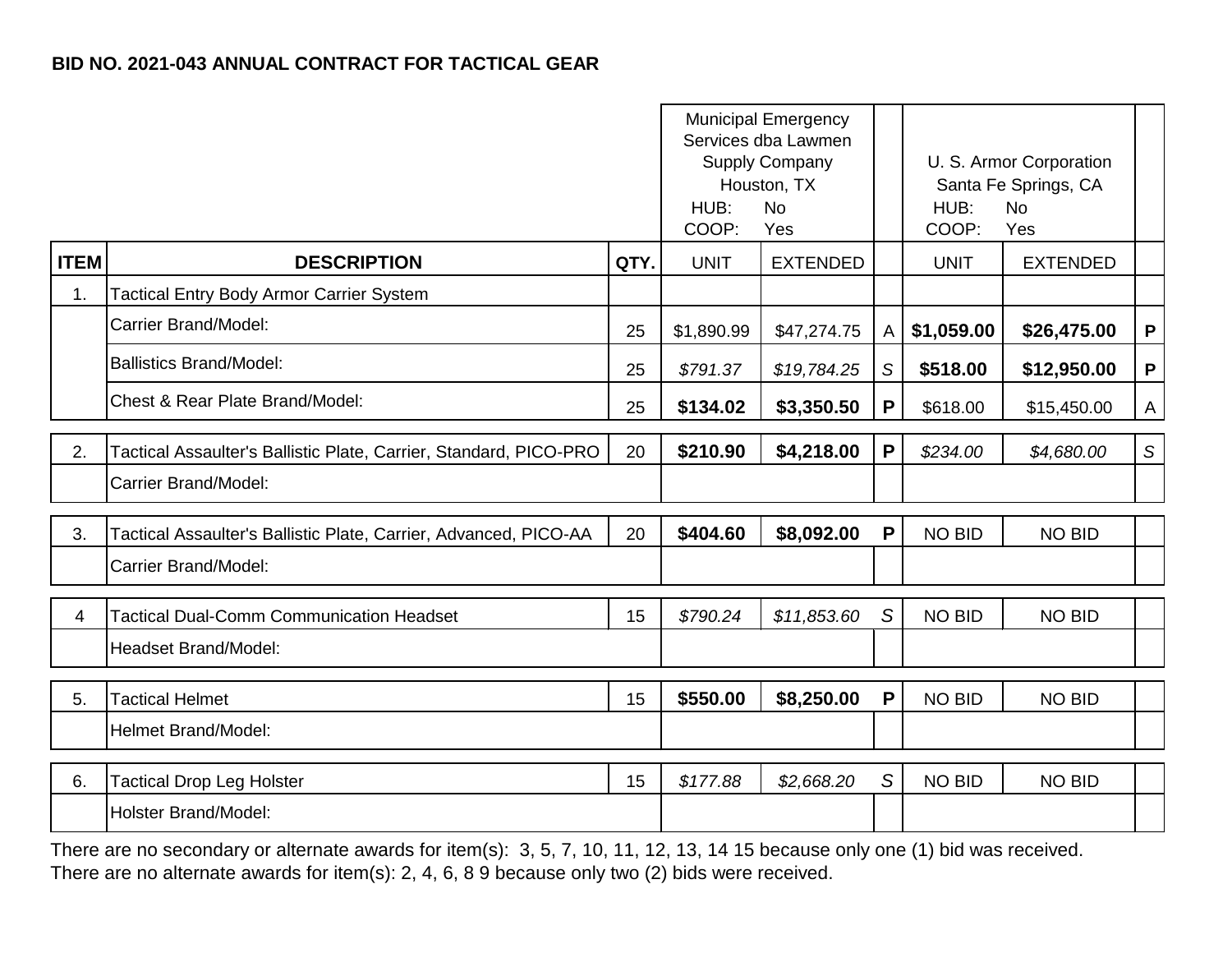|             |                                          |      | <b>Municipal Emergency</b><br>Services dba Lawmen<br>Supply Company<br>Houston, TX<br>HUB:<br><b>No</b><br>COOP:<br>Yes |                 |              | HUB:<br>COOP: | U. S. Armor Corporation<br>Santa Fe Springs, CA<br><b>No</b><br>Yes |  |
|-------------|------------------------------------------|------|-------------------------------------------------------------------------------------------------------------------------|-----------------|--------------|---------------|---------------------------------------------------------------------|--|
| <b>ITEM</b> | <b>DESCRIPTION</b>                       | QTY. | <b>UNIT</b>                                                                                                             | <b>EXTENDED</b> |              | <b>UNIT</b>   | <b>EXTENDED</b>                                                     |  |
| 7.          | <b>Tactical Belt</b>                     | 15   | \$74.09                                                                                                                 | \$1,111.35      | $\mathsf{P}$ | <b>NO BID</b> | <b>NO BID</b>                                                       |  |
|             | <b>Belt Brand/Model:</b>                 |      |                                                                                                                         |                 |              |               |                                                                     |  |
| 8.          | <b>Tactical Glove, Pair</b>              | 15   | \$16.86                                                                                                                 | \$252.90        | S            | <b>NO BID</b> | <b>NO BID</b>                                                       |  |
|             | Glove Brand/Model:                       |      |                                                                                                                         |                 |              |               |                                                                     |  |
| 9.          | <b>Tactical Ballistic Eye Protection</b> | 15   | \$93.46                                                                                                                 | \$1,401.90      | S            | <b>NO BID</b> | <b>NO BID</b>                                                       |  |
|             | Eye Protection:                          |      |                                                                                                                         |                 |              |               |                                                                     |  |
| 10.         | <b>Tactical Shirt, Standard</b>          | 40   | \$49.00                                                                                                                 | \$1,960.00      | $\mathsf{P}$ | <b>NO BID</b> | <b>NO BID</b>                                                       |  |
|             | <b>Standard Shirt Brand/Model:</b>       |      |                                                                                                                         |                 |              |               |                                                                     |  |
| 11.         | Tactical Shirt, All-Weather              | 40   | \$62.67                                                                                                                 | \$2,506.80      | $\mathsf{P}$ | <b>NO BID</b> | <b>NO BID</b>                                                       |  |
|             | All-Weather Shirt Brand/Model:           |      |                                                                                                                         |                 |              |               |                                                                     |  |
| 12.         | <b>Tactical Pant, Standard</b>           | 40   | \$49.00                                                                                                                 | \$1,960.00      | $\mathsf{P}$ | <b>NO BID</b> | <b>NO BID</b>                                                       |  |
|             | <b>Standard Pant Brand/Model:</b>        |      |                                                                                                                         |                 |              |               |                                                                     |  |
| 13.         | Tactical Pant, All-Weather               | 40   | \$78.53                                                                                                                 | \$3,141.20      | $\mathsf{P}$ | <b>NO BID</b> | <b>NO BID</b>                                                       |  |
|             | All-Weather Pant Brand/Model:            |      |                                                                                                                         |                 |              |               |                                                                     |  |